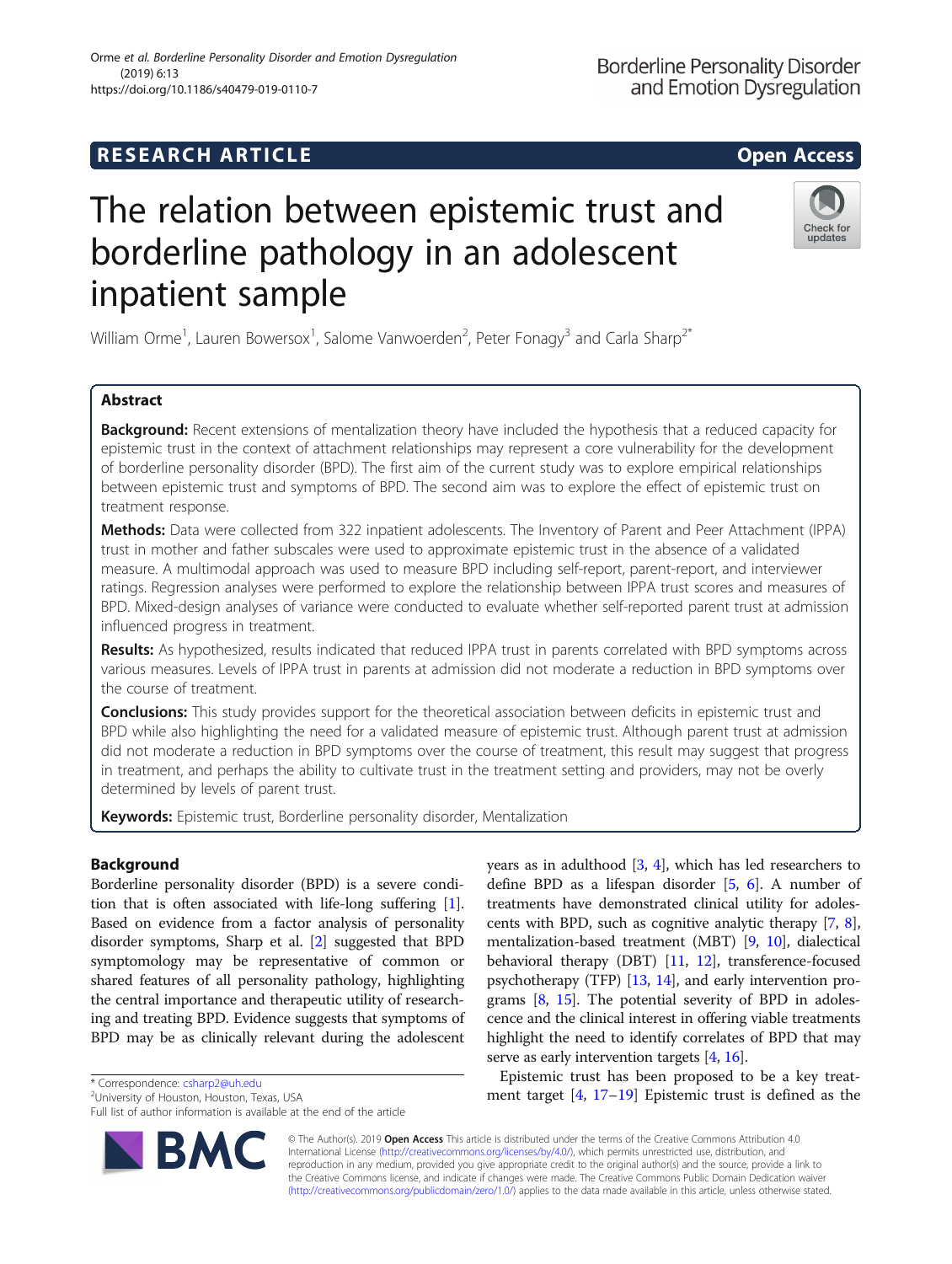ability to appraise incoming information from the social world as accurate, reliable, and personally relevant, allowing for the information to be incorporated into existing knowledge domains [[20,](#page-7-0) [21\]](#page-7-0). Epistemic trust has been discussed in conjunction with epistemic vigilance, which Sperber et al. [[21](#page-7-0)] described as a natural human capacity derived from the evolutionary necessity of guarding against misinformation so that reliable, culturally-transmitted knowledge may be acquired and used to maintain a competitive edge in the world. They suggested that vigilance and trust are calibrated depending on the situation, communicator, and information, with the underlying belief that humans are more vigilant than inherently trusting. Fonagy et al. [\[20](#page-7-0)] asserted that one of the primary ways that epistemic vigilance is overcome is through sensitive caregiving in the context of secure attachment relationships. In relationships such as these, parents consistently adopt a mentalizing stance toward the child by seeing the child as an intentional individual and attempting to make sense of the child's behavior as arising from underlying mental states [\[22](#page-7-0), [23\]](#page-7-0). The parent conveys understanding of the child's subjective experience in a way that is accurate (i.e., personally relevant) and explicitly marked as the parent's representation of the child's mental state [\[23\]](#page-7-0). Marked communication, through appropriate eye contact, turn-taking, and intonation, may serve as an *ostensive cue*  $[24]$  $[24]$  that signals to the child that socially generalizable and personally relevant information will be communicated, effectively inviting the child to pay attention and suspend epistemic vigilance to make use of new social information [\[18](#page-7-0), [20](#page-7-0)]. In the absence of marked communication, epistemic vigilance may persist or even increase when abuse or neglect is involved [[20](#page-7-0)], although no studies have directly tested this hypothesis to date. However, this hypothesis is consistent with research and theory demonstrating that childhood trauma is associated with significant impairments in mentalizing [\[23](#page-7-0), [25](#page-7-0), [26\]](#page-7-0). If epistemic trust increases, through the use of attuned communication, it is expected to benefit the individual when the communication occurs within a benign social context, where knowledge is accurately and honestly represented allowing for the transfer of helpful and relevant information [[19](#page-7-0)]. However, if the increase in epistemic trust occurs within a harmful context where information is distorted, then gains in epistemic trust would come at an overall cost to psychological functioning. Fonagy et al. [[20](#page-7-0)] suggested that chronic epistemic mistrust may contribute to the rigidity that is common in personality pathology in general and BPD in particular. When individuals do not trust in the reliability or relevancy of interpersonal communication, their mistrust may lead to inflexible adherence to existing beliefs, perspectives, or behaviors.

Theoretically, epistemic trust may represent a compelling treatment target but few studies have empirically examined the construct in the context of personality pathology. Some evidence has been found that may challenge the theory, suggesting that individuals automatically accept new information before determining its veracity and usefulness [[27](#page-7-0), [28](#page-7-0)]. However, other studies have found evidence of epistemic vigilance especially when information is personally relevant [\[29](#page-7-0)]. One of the few studies to specifically explore epistemic trust related to attachment [\[30](#page-7-0)] found compelling evidence for epistemic vigilance in young children, varying based on their attachment classification. Specifically, when children heard conflicting claims from their mothers and strangers in a series of tasks, securely attached children tended to trust information from their mothers when the claims were reasonable, while also demonstrating the ability to trust their own perception when claims were less reasonable. Conversely, insecurely attached children showed issues with epistemic trust with the most pronounced deficits emerging in children classified as insecure-disorganized, who demonstrated suspicion of the claims of both their mothers and strangers. Regarding epistemic trust and BPD, there have been no known empirical studies to date, but there has been research on trust, more generally defined. For example, individuals with BPD have been found to appraise neutral or nonemotional faces as untrustworthy, which is partially mediated by how sensitive individuals with BPD are to rejection [[31](#page-7-0)]. Numerous studies have employed economic trust games as a way to better understand how individuals with BPD make decisions related to trust and risk taking. For instance, individuals with BPD have been found to be less trusting or less likely to invest in mutually beneficial relationships during a trust game [\[32](#page-7-0)]. Liebke et al. [\[33\]](#page-7-0) found that when individuals with BPD were given explicit indicators of social acceptance in a pre-game virtual encounter, they demonstrated reduced cooperation in a trust game and did not revise their existing low expectations of social acceptance, which suggests an inherent distrust in positive social feedback. Problems in cooperation, perception of fairness, trust, and repairing of interpersonal ruptures have been found to be associated with abnormal activation in the anterior insula, cingulated cortex, and amygdala [\[34](#page-7-0), [35\]](#page-7-0). These studies suggest that while research has yet to be conducted on epistemic trust explicitly, existing evidence points to a robust relationship between mistrust and borderline pathology in adults. This research has yet to be extended to adolescent borderline pathology despite the fact that BPD typically onsets in adolescence [\[4](#page-7-0)].

Understanding the role of trust during adolescence is important given the unique developmental changes occurring during this time, especially in executive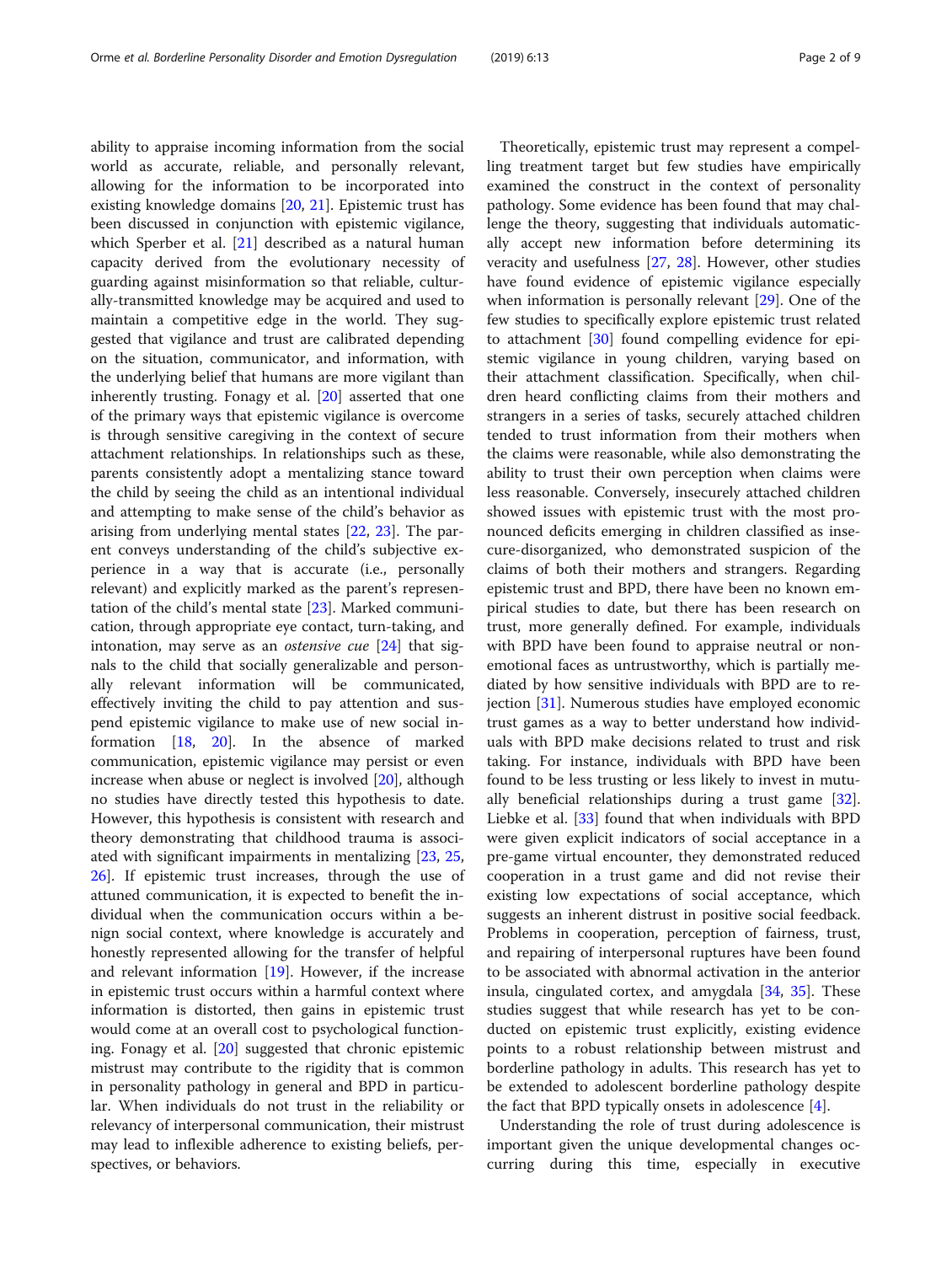functioning, perspective taking, emotion regulation, risktaking, and identity [\[36](#page-7-0), [37](#page-7-0)]. Trust may be particularly sensitive during this time, susceptible to further developmental setbacks or to meaningful growth. Research has shown that younger adolescents demonstrate less trust and reciprocity than older adolescents [\[38](#page-7-0)]. Evidence suggests that gains in trust with age may be due to improved emotion regulation capacities, especially the regulation of anger, allowing for more resilience in the face of violations of trust [[39\]](#page-7-0). Yet, individual differences in emotion regulation already present in childhood may be magnified during adolescence [[40\]](#page-7-0), leaving the development of trust during these years vulnerable to disruption. Changes in certain brain regions that facilitate perspective taking and increased reciprocity may also impact the development of trust during adolescence [[41\]](#page-7-0). Given the significant changes in neurodevelopment and social cognition during adolescence, research into conditions of impaired self-other relatedness, such as BPD, may allow factors to be identified that contribute to improved functioning.

Against this background, the first aim of this study was to examine the relationship between epistemic trust and borderline pathology in an adolescent inpatient sample. We hypothesized that epistemic trust would be negatively associated with borderline pathology after controlling for known covariates of BPD. In the absence of a validated measure for epistemic trust, the Inventory of Parent and Peer Attachment (IPPA) [[42](#page-8-0)] trust in mother and father scales were used. Consistent with theorization about attachment facilitating epistemic trust [[18,](#page-7-0) [20](#page-7-0)], the IPPA trust scales were formulated from within an attachment framework and measure the degree to which adolescents experience their mothers and fathers as understanding, accepting, and responsive. Trust as operationalized by the IPPA scales captures elements that are thought to be facilitative of epistemic trust, such as the expectation of being understood. This conceptualization is different than epistemic trust, which is specifically focused on the ability to appraise social communication as reliable, useful, and personally relevant. However, given that measures of epistemic trust have yet to be developed, the IPPA was judged to be suitable to provide data with close enough relevance to the topic for preliminary analyses. The second aim of the study was to examine the impact of epistemic trust on responsiveness to treatment. Fonagy et al. [\[20\]](#page-7-0) suggested that within a benign social context individuals with high epistemic trust may make better use of new social information and demonstrate greater flexibility than those with low epistemic trust. Consequently, levels of epistemic trust may impact the extent to which individuals utilize, and benefit from, treatment resources. We hypothesized that within an inpatient context, individuals with fewer trust deficits in their parents (i.e., higher baseline trust as measured by the IPPA) would be more likely to make treatment progress based on the assumption that they may be able to cultivate trust in the treatment setting and providers with greater ease.

## Methods

## **Participants**

The sample consisted of adolescents who were consecutively admitted to a private psychiatric hospital that serves individuals with severe behavioral and emotional disorders. Inclusion criterion was sufficient proficiency in English to consent and complete assessments, and exclusion criteria were a diagnosis of a psychotic disorder, an autism spectrum disorder, or an IQ of less than 70. Of  $N = 567$  adolescents and their families who were approached for consent,  $n = 41$  declined and  $n = 65$  were excluded based on aforementioned criteria. Additionally,  $n = 139$  were missing data on main study variables and were therefore excluded from analyses. Therefore, the final sample consisted of  $N = 322$  adolescents ranging in age from 12 to 17 years old  $(M = 15.33; SD = 1.398)$ . The gender composition of the sample was 67.4% female  $(n = 217)$  and 32.6% male  $(n = 105)$ . The sample identified as 86.1% Caucasian, 3.4% Asian, 2.4% African-American, and 8.1% Multiracial or other. The sample was generally drawn from a high socioeconomic background, with over 50% of the sample reporting a household income of \$150,000 or more. The average length of stay on the inpatient unit was  $36.5 \text{ days}$  (SD = 13.6). In regard to psychopathology, 37.9% ( $n = 122$ ) qualified for diagnosis of borderline personality disorder. Other forms of psychopathology were also prevalent with 66.3%  $(n = 205)$  of respondents qualifying for a mood disorder (i.e., major depression, dysthymia, hypomania, or mania) and  $60.2\%$  ( $n = 194$ ) meeting criteria for an anxiety (GAD, phobias, panic), OCD, or trauma disorder.

## Measures

## Inventory of parent and peer attachment (IPPA) [\[42\]](#page-8-0)

The IPPA mother trust (IPPA-M) and father trust (IPPA-F) scales were selected to approximate epistemic trust. The IPPA is a 75-item self-report measure developed to assess the perceived quality of attachment relationships with mother, father, and peers. The IPPA is evaluated on a 5-point Likert scale (1 = *almost never or never true*;  $5 = almost always or always true$  and has three subscales (trust, communication, and alienation) that target different factors impacting the quality of attachment relationships. The ten items of the trust scale measure various dimensions of general trust. Four items, "My mother understands me," "When we discuss things, my mother cares about my point of view," "When I am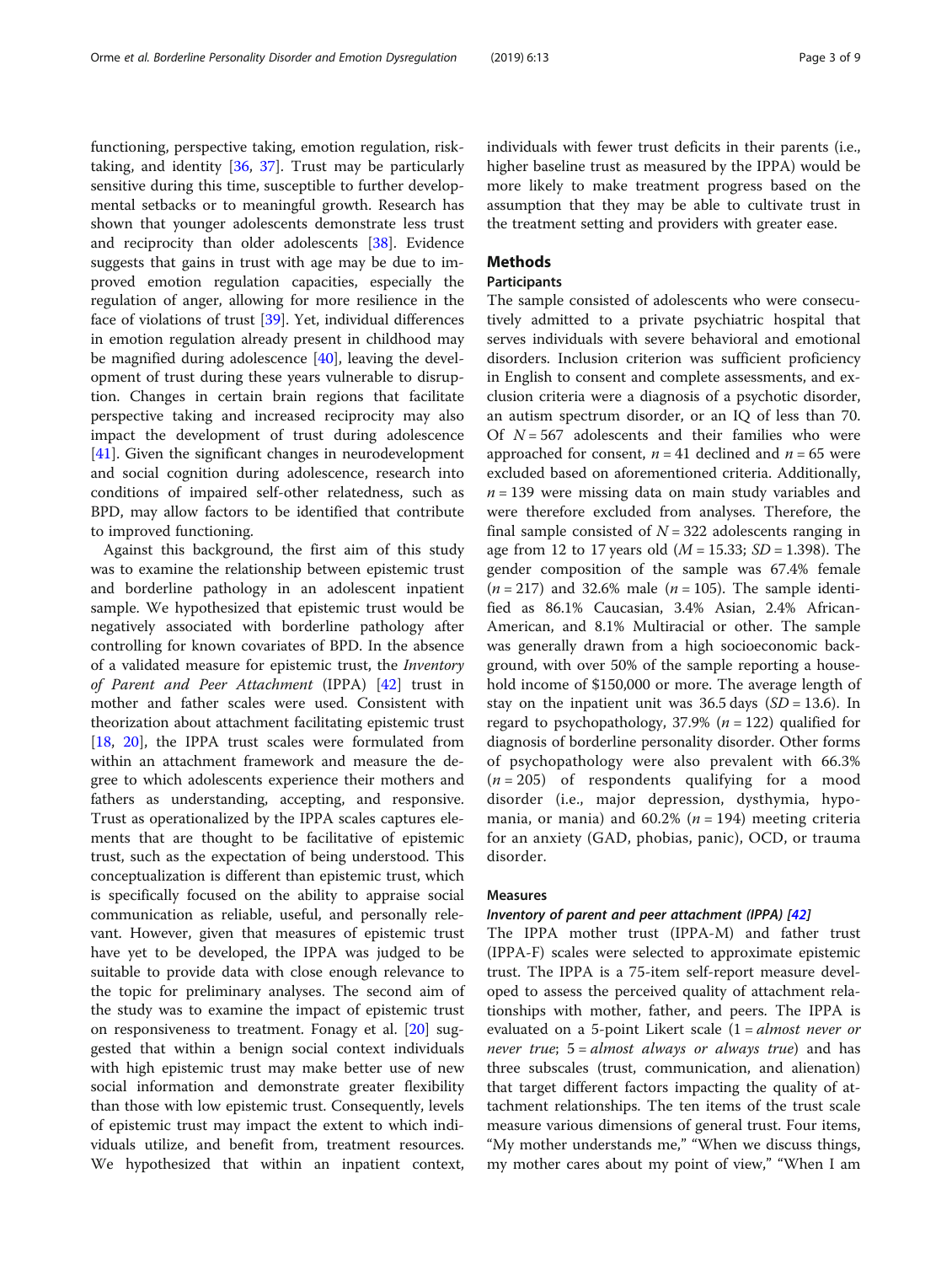angry about something, my mother tries to be understanding," and "My mother respects my feelings," capture the anticipation of attuned, contingent, curious, and understanding communication. Three items, "My mother accepts me as I am," "My mother trusts my judgment," and "My mother expects too much from me," (reverse scored) reflect an expectation of nonjudgment, mutuality, and fairness. The final three items, "I feel my mother does a good job as my mother," "I wish I had a different mother," (reverse scored) and "I trust my mother," address a broader sense of parent reliability. The IPPA trust construct is broader than conceptualizations of epistemic trust, which are focused more specifically on trust in the reliability of communicated knowledge. However, it was assumed that individuals with epistemic trust deficits would likely respond to IPPA items in a similar manner, providing data that would be germane to theoretical conceptualizations in the absence of an epistemic trust measure. In the current sample, the internal consistency for both IPPA-M ( $\alpha$  = .94) and IPPA-F ( $\alpha$  = .94) were high.

## Borderline personality features scale for children, child Report (BPFS-C) [[43](#page-8-0)]

The BPFS-C is a self-report questionnaire assessing BPD features for youth ages 9–18. The BPFS-C was adapted from the BPD scale of the Personality Assessment Inventory [[44\]](#page-8-0) for use in youth. The BPFS-C contains 24 items, which are rated on a 5-point Likert scale  $(1 = not$ true at all;  $5 = always$  true). Sample items include "I want to let some people know how much they've hurt me," and "When I'm mad, I can't control what I do." The BPFS-C has demonstrated evidence for criterion and concurrent validity [\[45,](#page-8-0) [46\]](#page-8-0). In the current sample, internal consistency was good ( $α = .89$ ).

## Borderline personality features scale for children, parent report (BPSF-P) [[47](#page-8-0)]

The BPFS-P was adapted from the BPFS-C for parent reports. The BPFS-P directly mirrors the childreported version in item content and scale. The BPFS-P has demonstrated evidence for criterion and concurrent validity among adolescents [[47](#page-8-0)]. In the current sample, the BPFS-P demonstrated good internal consistency ( $α = .88$ ).

## Child interview for DSM-IV borderline personality disorder (CIBPD) [\[48](#page-8-0)]

The CIBPD is a semi-structured diagnostic interview for DSM-IV BPD developed for use with children and adolescents. The interview covers the nine DSM-IV criteria with corresponding prompts used by the interviewer to investigate that criterion, which are then rated with a score of 0 (absent), 1 (probably present), or 2 (definitely present). Adolescents meeting at least five criteria at the 2-level meet diagnostic criteria for a CIBPD-defined categorical diagnosis of BPD. For the current study, we utilized both the categorical diagnosis of BPD as well as the total score as a dimensional measure of BPD features, which is a sum of scores for each of the 9 criteria (maximum score of 18). Excellent psychometric properties of this measure including interrater reliability and concurrent validity have been demonstrated in adolescents [\[49](#page-8-0)]. Internal consistency in the current sample was adequate  $(\alpha = .77)$ .

## The child behavior checklist (CBCL) [\[50\]](#page-8-0)

The CBCL is a well-established broad-band questionnaire of psychopathology completed by parents of adolescents. The measure contains 112 problem items, each scored on a 3-point Likert scale  $(0 = not true, 2 = very$  or often true). The measure yields a number of scales, some of which are empirically derived and some theoretically based, as well as three higher order factors: Total Problems, Internalizing, and Externalizing. All scales were converted to T-scores. In the current study, the Total Problems scale was used as an index of overall psychiatric severity. Internal consistency in the current sample was excellent ( $\alpha$  = .94).

#### Procedures

The study was approved by a human subjects review committee, and subjects participated after signing a written voluntary informed consent form. Adolescents were collectively assessed by doctoral-level clinical psychology students and/or trained clinical research assistants. Assessments were conducted independently and in private within the first 2 weeks following admission.

#### Data analytic strategy

The first aim of the study was to explore the relationship between epistemic trust, as approximated by the IPPA trust scales, and borderline symptoms. This was accomplished by first calculating the zero-order correlations between IPPA scores and all measures of borderline pathology. We included age, gender, and general psychopathology in the correlation matrix in light of their known associations with borderline symptoms [[49,](#page-8-0) [51](#page-8-0)– [54\]](#page-8-0). Next, we ran a series of regression analyses. Linear regressions were used for all continuous dependent variables while a binary logistic regression was used for the single categorical dependent variable (i.e., CIBPD). The second aim of the study was to evaluate whether baseline levels of trust in parents would impact the course of treatment. We ran two separate mixed design analyses of variance to evaluate whether IPPA trust scores moderated a reduction in BPD symptoms from admission to discharge. Because the BPFS-C was the only measure of BPD symptoms administered at both admission and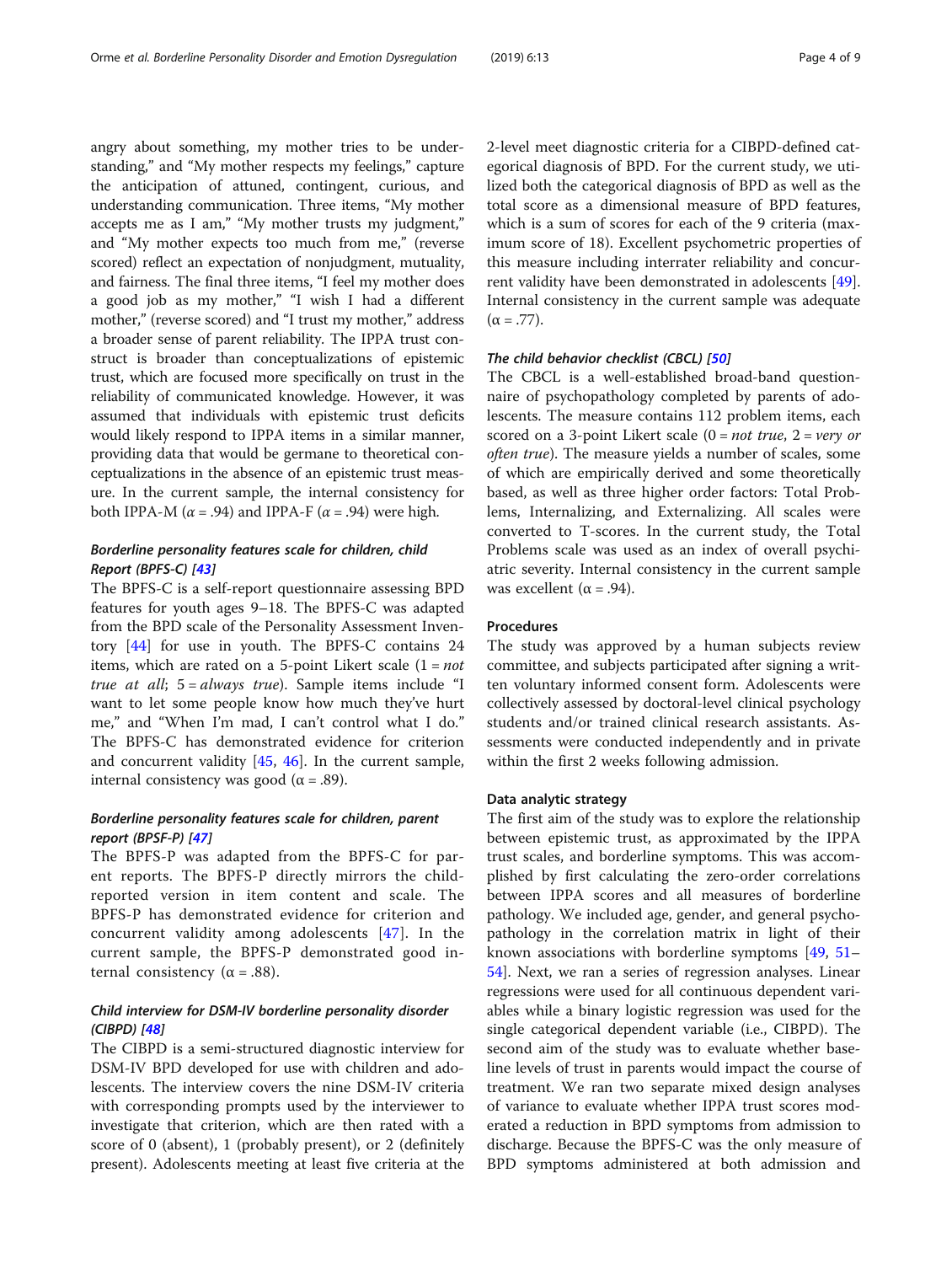discharge, it was utilized as the dependent variable. In this design, we evaluated within-person effects of change in BPD symptoms over the course of treatment as well as the between-person effect of trust with either mothers or fathers in separate models. Interaction effects between IPPA trust scores and change in BPD symptoms from admission to discharge were evaluated.

### Results

### Attrition analyses

The final sample  $(N = 322)$  was compared against those who were excluded for not completing the IPPA  $(n = 139)$ to assess for possible group differences. No significant differences were found in age, gender, general psychopathology, or measures of BPD except for the categorical CIBPD measure. Those who completed the IPPA mother trust scale and IPPA father trust scale had significantly more individuals qualifying for a diagnosis of BPD than those who did not complete the measures ( $p = .034$  and  $p = .016$ , respectively).

#### Bivariate relations between study variables

All variables were found to be normally distributed in initial data screenings. No univariate or multivariate outliers were detected. Bivariate correlations were conducted (Table 1) among variables of interest. Correlations showed significant inverse relationships between mother and father trust and all measures of BPD, with the exception of mother trust and BPFS-P which was uncorrelated. Although age was unrelated to trust and BPD measures, gender was strongly correlated with all measures of BPD, with females associated with higher levels of BPD symptoms. General psychopathology, as measured by the total score of the CBCL, showed a positive relationship with all measures of BPD and an inverse relationship with age. Gender was also correlated with total CBCL

Table 1 Bivariate correlations among variables

scores, with females associated with higher levels of general psychopathology.

## Relation between IPPA trust and borderline pathology controlling for age, gender, and other psychopathology

To explore the relationship between IPPA trust and BPD beyond the bivariate level, a series of regression analyses were conducted. Regression assumptions were checked and verified; no issues were found with multicollinearity, heteroscedasticity, or linearity. Table [2](#page-5-0) displays the results from linear regressions conducted on dimensional dependent variables and the binary logistic regression conducted on the categorical measurement of BPD using the CIBPD. In support of the research hypotheses, the results revealed that even after controlling for age, gender, and general psychopathology, self-reported mother trust negatively correlated with levels of BPD symptoms and with a categorical BPD diagnosis as defined by the CIBPD. Similarly, father trust was negatively associated with borderline symptoms as measured by all the dependent variables except for the dimensional CIPBD score, which approached significance  $(p=.053)$ . Father trust was also negatively associated with a categorical diagnosis of BPD as defined by the CIBPD.

## Evaluating IPPA trust as moderator of the reduction in borderline pathology from admission to discharge

To evaluate the second aim, two separate mixed design ANOVAs were run. The first analysis examined change in BPFS-C scores from admission to discharge as the within-subjects factor moderated by level of trust in mothers at admission. There was a significant main effect of time,  $F(1, 249) = 30.77$ ,  $p < .001$ . Examination of descriptive statistics revealed that individuals' decreased in their BPD symptoms from admission to discharge. The interaction effect between time and trust in mothers on BPFS-C scores was insignificant,  $F(1, 249) = 8.52$ ,

|                        |          | $\cdots$  |           |                |          |          |          |          |       |
|------------------------|----------|-----------|-----------|----------------|----------|----------|----------|----------|-------|
| Variable               |          | 2         | 3         | $\overline{4}$ | 5        | 6        |          | 8        | 9     |
| 1. Age                 | $---$    |           |           |                |          |          |          |          |       |
| 2. Gender              | $.11***$ | $---$     |           |                |          |          |          |          |       |
| 3. IPPA-M              | $-.01$   | .03       | $\cdots$  |                |          |          |          |          |       |
| 4. IPPA-F              | .01      | .00       | $.38***$  | $---$          |          |          |          |          |       |
| 5. BPFS-C              | $-.07$   | $-.18***$ | $-.18***$ | $-.13*$        | $\cdots$ |          |          |          |       |
| 6. BPFS-P              | $-.06$   | $-.14***$ | $-.09$    | $-.15***$      | $.22***$ | $\cdots$ |          |          |       |
| 7. CIBPD (categorical) | $-.04$   | $-.25***$ | $-22***$  | $-.16***$      | $.46***$ | $.28***$ | $---$    |          |       |
| 8. CIBPD (dimensional) | $-.05$   | $-.26***$ | $-.20***$ | $-.12*$        | $.60***$ | $.31***$ | $.81***$ | $---$    |       |
| 9. CBCL                | $-.10*$  | $-.08*$   | .03       | $-.09$         | $.17***$ | $.69***$ | $.17***$ | $.22***$ | $---$ |

IPPA-M Inventory of Parent and Peer Attachment, Mother Trust Subscale, IPPA-P Inventory of Parent and Peer Attachment, Father Trust Subscale, BPFS-C Borderline Personality Features Scale, Child Report, BPFS-P Borderline Personality Features Scale, Parent Report, CIBPD Child Interview for DSM-IV Borderline Personality Disorder, CBCL Child Behavior Checklist

 $*p < .05; **p < .01; **p < .001$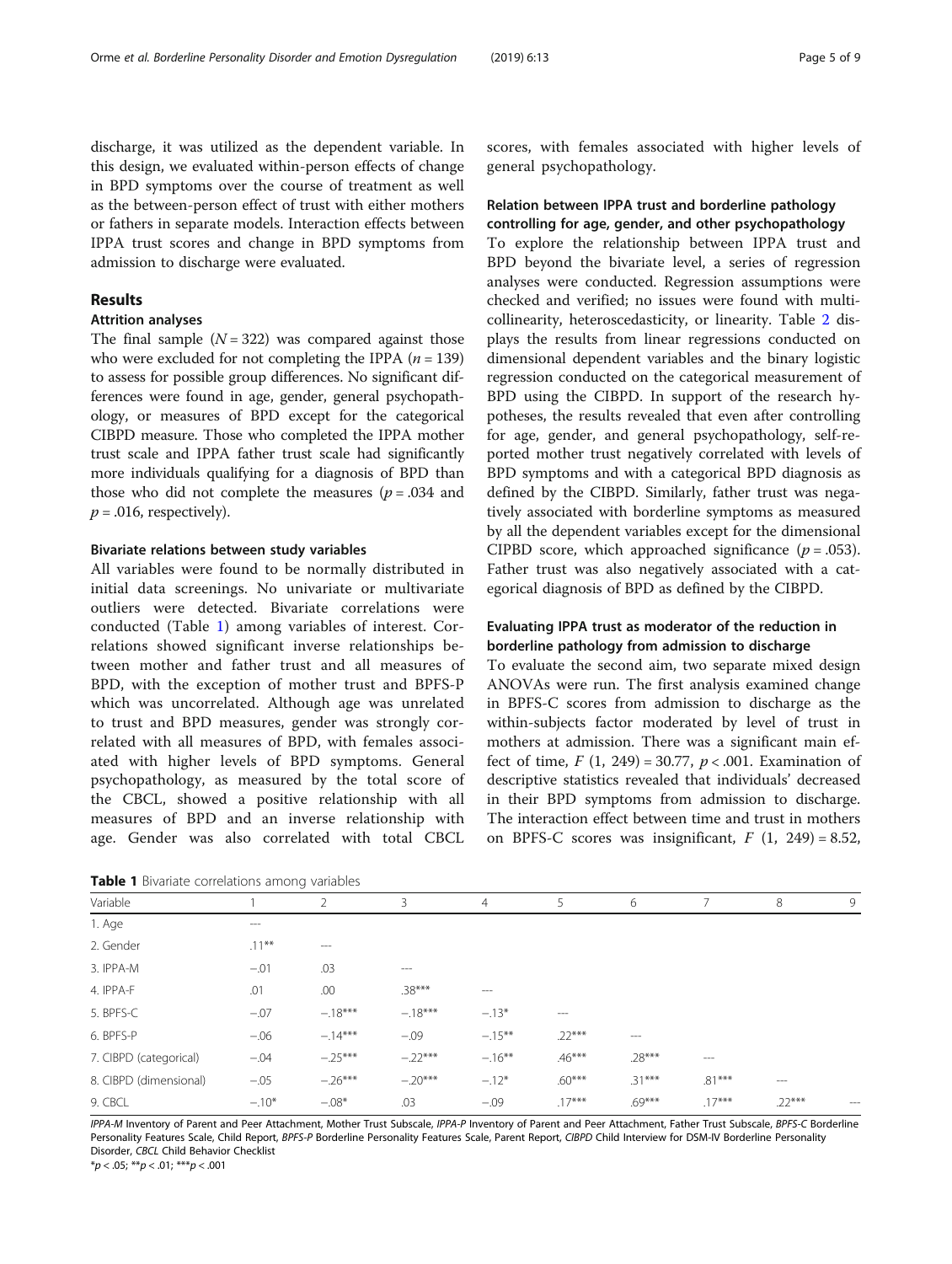<span id="page-5-0"></span>Table 2 Regression beta weights

| Variable | BPFS-C    | <b>BPFS-P</b> | <b>CIBPD</b><br>(dimensional) | <b>CIBPD</b><br>(categorical) <sup>a</sup> |
|----------|-----------|---------------|-------------------------------|--------------------------------------------|
| IPPA-M   | $-.19***$ | $-.11*$       | $-.21***$                     | $-.05***$                                  |
| Age      | $-.10$    | $-.05$        | $-.08$                        | $-.13$                                     |
| Gender   | $-.08$    | $-.04$        | $-.19***$                     | $1.00***$                                  |
| CBCL.    | .06       | $.67***$      | $15***$                       | $.06***$                                   |
| IPPA-F   | $-.12*$   | $-.10*$       | $-.11$                        | $-.03*$                                    |
| Age      | $-.08$    | $-.04$        | $-.06$                        | $-.11$                                     |
| Gender   | $-.10$    | $-.04$        | $-.20***$                     | $.97***$                                   |
| CBCL.    | .04       | $-.10*$       | $.14*$                        | $.02*$                                     |

IPPA-M Inventory of Parent and Peer Attachment, Mother Trust Subscale, IPPA-P Inventory of Parent and Peer Attachment, Father Trust Subscale, BPFS-C Borderline Personality Features Scale, Child Report, BPFS-P Borderline Personality Features Scale, Parent Report, CIBPD Child Interview for DSM-IV Borderline Personality Disorder, CBCL Childhood Behavioral Checklist <sup>a</sup>Binary logistic regression beta weights

 $*p < .05; **p < .01; **p < .001$ 

 $p = .73$ . This indicates that level of trust in mothers at admission did not have an effect on reduction in BPD symptoms over the course of treatment. The same mixed design ANOVA was run with trust in fathers at admission included as the between-subjects factor. Again, the main effect of time was significant,  $F(1, 239) = 30.43$ ,  $p < .001$ ; however, the interaction between time and trust in fathers on BPFS-C scores was again insignificant,  $F(1, 239) = 1.28$ ,  $p = .26$ . Therefore, it was concluded that trust in fathers at admission did not have an effect on reduction in BPD symptoms from admission to discharge in this sample.

#### **Discussion**

A primary aim of this study was to examine the relationship between epistemic trust and borderline pathology in a sample of adolescent inpatients while controlling for known covariates of BPD. Given the absence of a validated measure of epistemic trust to date, the construct was operationalized using IPPA trust scales. Therefore, the results pertain to trust more broadly defined within an attachment framework, capturing the anticipation of parents as being understanding, reasonable, respectful, and reliable. BPD symptoms were measured using a multi-method approach, including self-report, parent-report, and interviewer ratings. BPD scores were calculated both categorically, representing whether participants qualified for a full diagnosis of BPD according to the CIBPD criteria, as well as dimensionally, indicating the degree to which they evidenced symptoms of BPD. After controlling for age, gender, and general psychopathology, adolescent trust in mothers was negatively associated with all BPD measures, and trust in fathers was negatively associated with all BPD scores, except one (i.e, the CIBPD score) that approached significance.

Although these findings pertain to trust in parents more generally defined, the findings coincide well with the theoretical connection between deficits in epistemic trust and vulnerability to borderline pathology. Although existing research on BPD has predominately focused on trust in the context of simulated social exchange games [[32,](#page-7-0) [34,](#page-7-0) [35,](#page-7-0) [55\]](#page-8-0) or through facial appraisal tasks  $[31]$  $[31]$  $[31]$ , this study adds to existing research by linking deficits in adolescent expectation of understanding and perspectivetaking from parents with the likelihood of BPD symptoms. These data support theoretical formulations that suggest individuals who anticipate misattuned or insensitive communication may maintain epistemic vigilance and inflexibly hold to existing perspectives or behaviors leading to the personality rigidity that is common in BPD [[18,](#page-7-0) [20](#page-7-0)]. The results are also consistent with Sharp and Fonagy's [[4\]](#page-7-0) suggestion that epistemic trust may represent an important early intervention target for BPD given the characteristic difficulty that individuals with this condition have in adjusting their viewpoints in response to new social information. A deficit in parental trust may be a strong signal, if not a potential source, of emergent borderline pathology.

Existing treatments paradigms for BPD may be augmented by incorporating a focus on epistemic trust. Fonagy and Allison [[18](#page-7-0)] proposed that reconstituted epistemic trust, emerging within the context of sensitive mentalizing, may build the patient's expectation of social learning and mollify previously entrenched vigilance. The renewed potential for social learning is key if patients are to benefit from the knowledge, skills, and resources that therapists have to offer. Perhaps more importantly, renewed epistemic trust may allow patients to benefit from social exchanges outside of therapy, unlocking a previously blocked conduit of information that is useful for their functioning and well-being. Fonagy and Allison argued that although all effective treatments for BPD likely derive benefits from improved mentalizing, the focus of treatment should not be on enhancing mentalizing. Rather, mentalizing is important insofar as it creates favorable conditions for the restoration of epistemic trust. Accordingly, therapists may benefit from anticipating that many individuals with BPD have a baseline vigilance that, unless centrally addressed, may stymie acquisition of skills and overall progress. Therapists are encouraged to devote explicit time and energy to understanding and reflecting the patient's subjectivity using sensitive, marked, and mirrored communication [[23\]](#page-7-0) to develop epistemic trust. Therapists can be encouraged that thoughtful articulation of the patient's subjectivity may be valuable in itself for the benefit of softening vigilance and opening capacities for social learning.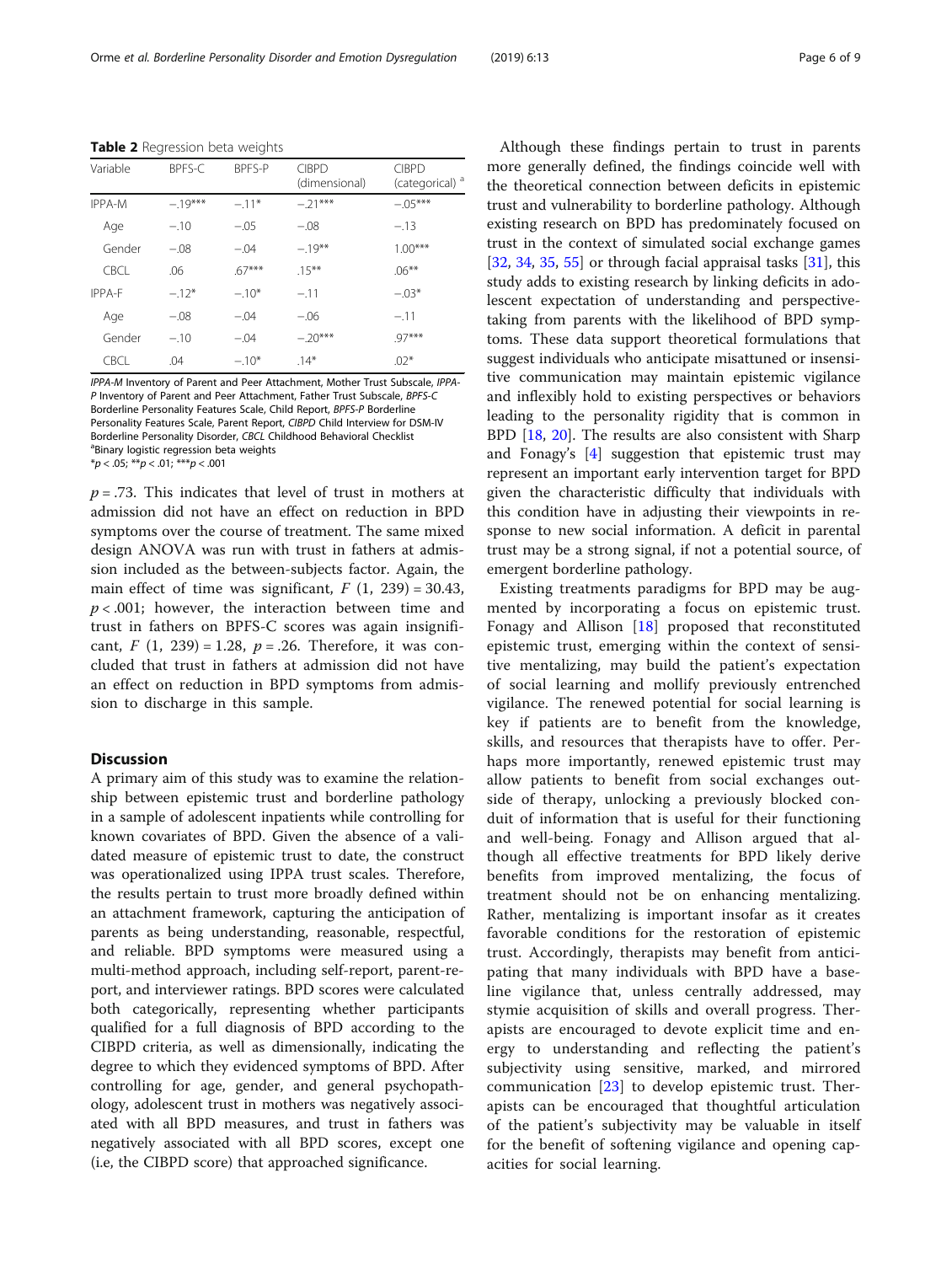The second hypothesis was that higher levels of trust in parents upon admission would translate into better treatment gains based on the assumption that greater trust within a family context might extend to the treatment environment leading to enhanced utilization of interventions. Although there was a significant improvement in self-reported symptoms of BPD between admission and discharge, baseline levels of trust in parents did not moderate this relationship. This result highlights the efficacy of inpatient treatment for this population but did not support the initial hypothesis. Rather, the finding suggests that individuals with borderline pathology were able to make progress in treatment regardless of initial levels of trust in parents. One way to understand this outcome is that it may reflect the non-determinant nature of trust. Just as attachment and mentalization vary across context rather than representing fixed capacities [[56](#page-8-0)–[58\]](#page-8-0), levels of trust likely vary per context as well, which is consistent with theory  $[18]$  $[18]$  $[18]$ . Variability in the capacity to trust may actually be a critical component to therapeutic progress [[19](#page-7-0)]. That adolescents were able to make progress in treatment in this study, despite preexisting trust deficits, suggests treatment settings and providers have the ability to facilitate the emergence of trust that was limited in other contexts. In fact, it is the degree of change in epistemic trust, facilitated through treatment settings and providers, that is likely predictive of a reduction in BPD symptomology, rather than initial levels of parent trust [[19\]](#page-7-0). To test this hypothesis, researchers should consider collecting pre- and post-discharge trust scores in order to evaluate the degree of change for more detailed analyses.

#### Limitations

A key limitation of this study lies in the use of IPPA to operationalize epistemic trust. The IPPA trust scales were conceptualized within an attachment framework [[42\]](#page-8-0), which aligns well with the proposition that attachment relationships may be a primary context in which epistemic trust is fostered [\[20\]](#page-7-0). Although the IPPA trust scales capture dimensions of attachment relationships that may be necessary precursors to developing epistemic trust (e.g., perceived understanding and perspective-taking abilities), the scale only approximates epistemic trust, which has a more specific focus on the ability to appraise communication as authentic, reliable, and personally meaningful [[20](#page-7-0)]. Although the results from this study are not inconsistent with theory of epistemic trust, a more accurate test of the theory cannot occur until a dedicated measure of epistemic trust is developed for use in future research. In the meantime, additional research exploring the relationship between trust and borderline pathology using other existing measures that may approximate epistemic trust (e.g., the children's

generalized trust belief scale [[59](#page-8-0)]) may be helpful in continuing to build our knowledge base in this area.

In addition to the aforementioned points, other limitations of this study should be noted. First, analyses indicated that the final sample had a significantly higher percentage of individuals who qualified for a full diagnosis of BPD than those who were excluded. Although group differences were not found on other measures of BPD, this finding suggests that a bias could not be ruled out in results due to an underrepresentation of individuals who did not meet full criteria for BPD. Second, significant inverse relationships between parent trust and BPD symptoms were found in cross-sectional data only, preventing any causal links to be drawn. Third, the generalizability of the significant findings of this study is limited given that IPPA scores were drawn from adolescent inpatients upon admission to a psychiatric unit. It cannot be assumed that the relationship between parent mistrust and BPD symptoms holds true in other groups of individuals, such as adults or individuals in outpatient treatment. Similarly, the sample in this study was composed of predominately Caucasian individuals from affluent socioeconomic backgrounds. Future research into the nature of epistemic trust in diverse outpatient samples may be helpful to develop a more comprehensive understanding of the construct.

### Conclusion

This study's findings linked parent trust deficits to BPD pathology. These results coincide with the hypothesis that deficits in epistemic trust may be a signal, and possible source, of emerging symptoms of BPD. Reduced parent trust was correlated with various self-report, parent-report, and clinician ratings of BPD after controlling for known covariates of BPD in this adolescent inpatient sample. These results are significant given that few empirical studies exist to date evaluating the impacts of deficits in epistemic trust. A key limitation of the study was the use of the IPPA trust scales, which only approximated the epistemic trust construct. Future research should address the need for a validated measure of epistemic trust in order to explore the relationship with BPD with greater precision.

#### Abbreviations

BPD: Borderline Personality Disorder; BPFS-C: Borderline Personality Features Scale, Child Report; BPFS-P: Borderline Personality Features Scale, Parent Report; CBCL: Child Behavior Checklist; CIBPD: Child Interview for DSM-IV Borderline Personality Disorder; DSM-IV: Diagnostic and statistical manual of mental disorders, fourth edition; IPPA: Inventory of Parent and Peer Attachment; IPPA-M: Inventory of Parent and Peer Attachment, Mother Trust Subscale; IPPA-P: Inventory of Parent and Peer Attachment, Father Trust Subscale

#### Acknowledgements

We would like to thank the patients and families who participated in this research.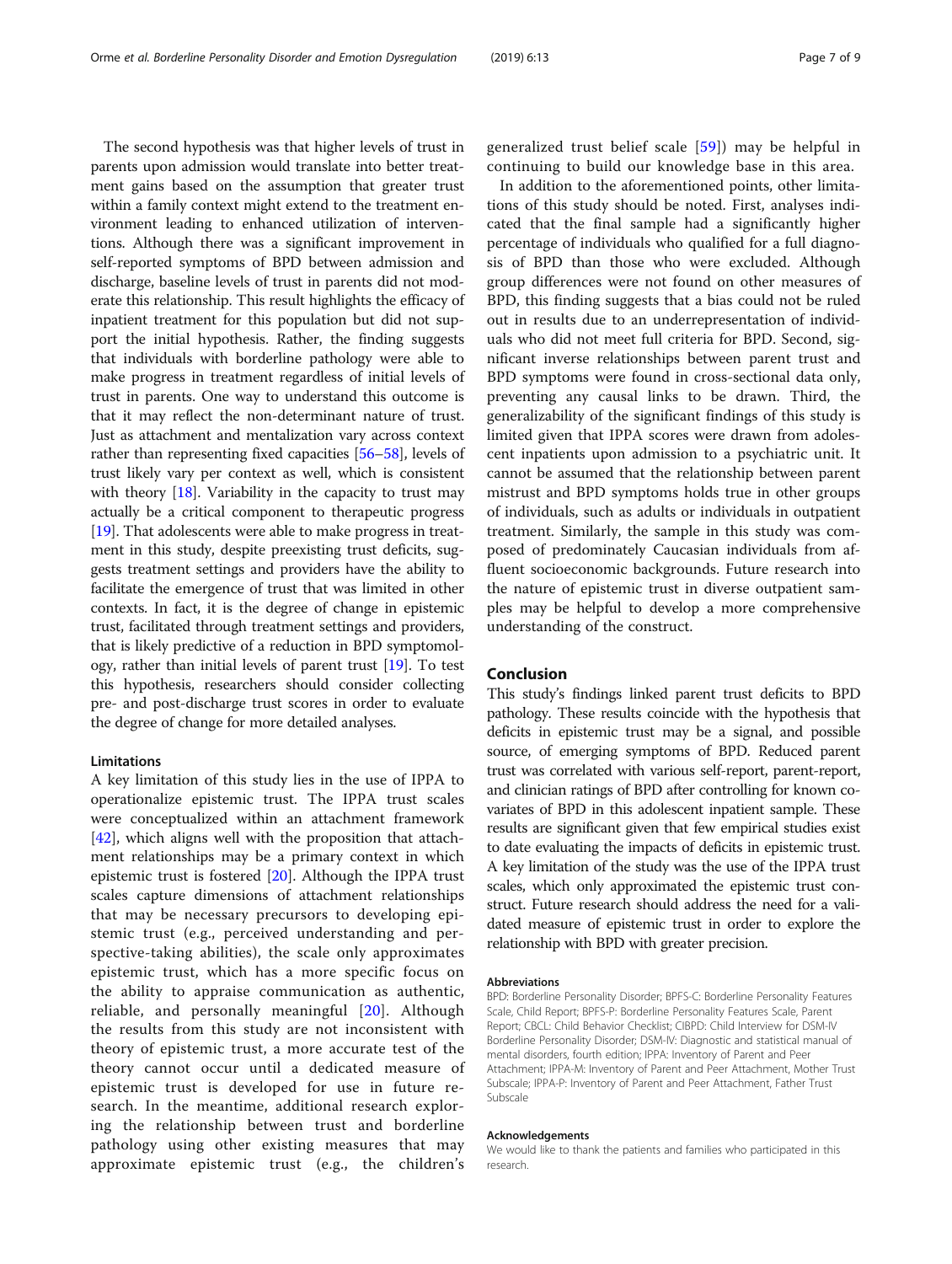#### <span id="page-7-0"></span>Authors' contributions

WO, LB, and CS developed the study scope and design. WO and SV analyzed the data. LB, SV, and WO drafted the manuscript. All authors provided substantive feedback and revisions to the manuscript. The final version of this paper has been approved by all authors.

#### Funding

Supported by the McNair Family Foundation.

#### Availability of data and materials

The datasets used and/or analyzed during the current study are available from the corresponding author on reasonable request.

#### Ethics approval and consent to participate

This study was approved by the Ethics Committee at the University of Houston (Protocol no. 14238–02). Approval was also granted by the Ethics Committee at Baylor College of Medicine (Protocol no. H-23579).

#### Consent for publication

Not applicable.

#### Competing interests

The authors declare that they have no competing interests.

#### Author details

<sup>1</sup>Baylor College of Medicine, The Menninger Clinic, Houston, Texas, USA. <sup>2</sup>University of Houston, Houston, Texas, USA. <sup>3</sup>Research Department of Clinical, Educational and Health Psychology, University College London, London, UK.

#### Received: 23 April 2019 Accepted: 15 August 2019 Published online: 28 August 2019

#### References

- 1. Biskin RS. The lifetime course of borderline personality disorder. Can J Psychiatr. 2015;60(7):303–8.
- Sharp C, Wright AGC, Fowler JC, Frueh BC, Allen JG, Oldham J, et al. The structure of personality pathology: both general ('g') and specific ('s') factors? J Abnorm Psychol. 2015;124(2):387–98.
- 3. Chanen A, Jovev M, McCutcheon L, Jackson H, McGorry P. Borderline personality disorder in young people and the prospects for prevention and early intervention. Curr Psychiatr Rev. 2008;4:48–57.
- 4. Sharp C, Fonagy P. Practitioner review: borderline personality disorder in adolescence - recent conceptualization, intervention, and implications for clinical practice. J Child Psychol Psychiatry. 2015;56(12):1266–88.
- 5. Chanen AM, Kaess M. Developmental pathways to borderline personality disorder. Curr Psychiatry Rep. 2012;14(1):45–53.
- 6. Shiner RL. The development of personality disorders: perspectives from normal personality development in childhood and adolescence. Dev Psychopathol. 2009;21(3):715–34.
- 7. Ryle A, Kerr IB. Introducing cognitive analytic therapy: principles and practice. Chichester: Wiley; 2002.
- 8. Chanen AM, McCutcheon L. Prevention and early intervention for borderline personality disorder: current status and recent evidence. Br J Psychiatry. 2013;202:s24–9.
- 9. Bateman A, Fonagy P. Randomized controlled trial of outpatient mentalization-based treatment versus structured clinical management for borderline personality disorder. Am J Psychiatry. 2009;166(12):1355–64.
- 10. Rossouw TI, Fonagy P. Mentalization-based treatment for self-harm in adolescents: a randomized controlled trial. J Am Acad Child Adolesc Psychiatry. 2012;51(12):1304–1313.e1303.
- 11. Linehan MM. Cognitive-behavioral treatment of borderline personality disorder. New York: Guilford Press; 1993.
- 12. Miller AL, Carnesale MT, Courtney EA. Dialectical behavior therapy. In: Sharp C, Tackett JL, editors. Handbook of borderline personality disorder in children in adolescents. New York: Springer; 2014. p. 385–401.
- 13. Clarkin JF, Foelsch PA, Levy KN, Hull JW, Delaney JC, Kernberg OF. The development of a psychodynamic treatment for patients with borderline personality disorder: a preliminary study of behavioral change. J Personal Disord. 2001;15(6):487–95.
- 14. Nomandin L, Ensink K, Yeomans F, Kernberg O. Transference-focused psychotherapy for personality disorders in adolescence. In: Sharp C, Tackett J, editors. Handbook of borderline personality disorder in children in adolescents. New York: Springer; 2014. p. 333–59.
- 15. Schuppert HM, Giesen-Bloo J, van Gemert TG, Wiersema HM, Minderaa RB, Emmelkamp PMG, et al. Effectiveness of an emotion regulation group training for adolescents-a randomized controlled pilot study. Clin Psychol Psychother. 2009;16(6):467–78.
- 16. Chanen A, Sharp C, Hoffman P. Prevention and early intervention for borderline personality disorder: a novel public health priority. World Psychiatry. 2017;16(2):215–6.
- 17. Bo S, Sharp C, Fonagy P, Kongerslev M. Hypermentalizing, attachment, and epistemic trust in adolescent BPD: clinical illustrations. Personal Disord Theory Res Treat. 2017;8(2):172–82.
- 18. Fonagy P, Allison E. The role of mentalizing and epistemic trust in the therapeutic relationship. Psychotherapy. 2014;51(3):372–80.
- 19. Fonagy P, Luyten P, Bateman A. Translation: Mentalizing as treatment target in borderline personality disorder. Personal Disord Theory Res Treat. 2015;6(4):380–92.
- 20. Fonagy P, Luyten P, Allison E. Epistemic petrification and the restoration of epistemic trust: a new conceptualization of borderline personality disorder and its psychosocial treatment. J Personal Disord. 2015;29(5):575–609.
- 21. Sperber D, Clément F, Heintz C, Mascaro O, Mercier H, Origgi G, et al. Epistemic vigilance. Mind Lang. 2010;25(4):359–93.
- 22. Bateman A, Fonagy P, editors. Handbook of Mentalizing in mental health practice. Washington DC: American Psychiatric; 2012.
- 23. Fonagy P, Gergely G, Jurist E, Target M. Affect regulation, mentalization, and the development of the self. New York: Other Press; 2002.
- 24. Csibra G, Gergely G. Natural pedagogy. Trends Cogn Sci. 2009;13(4):148–53.
- 25. Allen JG. Mentalizing in the development and treatment of attachment trauma. London: Karnac; 2012.
- 26. Ensink K, Normandin L, Target M, Fonagy P, Sabourin S, Berthelot N. Mentalization in children and mothers in the context of trauma: an initial study of the validity of the child reflective functioning scale. Br J Dev Psychol. 2015;33(2):203–17.
- 27. Gilbert DT, Krull DS, Malone PS. Unbelieving the unbelievable: some problems in the rejection of false information. J Pers Soc Psychol. 1990; 59(4):601–13.
- 28. Gilbert DT, Tafarodi RW, Malone PS. You can't not believe everything you read. J Pers Soc Psychol. 1993;65(2):221–33.
- 29. Hasson U, Simmons JP, Todorov A. Believe it or not: on the possibility of suspending belief. Psychol Sci. 2005;16(7):566–71.
- 30. Corriveau KH, Harris PL, Meins E, Fernyhough C, Arnott B, Elliott L, et al. Young children's trust in their mother's claims: longitudinal links with attachment security in infancy. Child Dev. 2009;80(3):750–61.
- 31. Miano A, Fertuck EA, Arntz A, Stanley B. Rejection sensitivity is a mediator between borderline personality disorder features and facial trust appraisal. J Personal Disord. 2013;27(4):442–56.
- 32. Unoka Z, Seres I, Áspán N, Bódi N, Kéri S. Trust game reveals restricted interpersonal transactions in patients with borderline personality disorder. J Personal Disord. 2009;23(4):399–409.
- 33. Liebke L, Koppe G, Bungert M, Thome J, Hauschild S, Defiebre N, et al. Difficulties with being socially accepted: an experimental study in borderline personality disorder. J Abnorm Psychol. 2018;127(7):670–82.
- 34. King-Casas B, Sharp C, Lomax-Bream L, Lohrenz T, Fonagy P, Montague PR. The rupture and repair of cooperation in borderline personality disorder. Science. 2008;321:806–10.
- 35. Seres I, Unoka Z, Kéri S. The broken trust and cooperation in borderline personality disorder. Neuroreport. 2009;20(4):388–92.
- 36. Crone EA. The adolescent brain: changes in learning, Descision-making, and social relations. New York: Routledge; 2017.
- 37. Dahl RE. Adolescent brain development: a period of vulnerabilities and opportunities. Ann N Y Acad Sci. 2004;1021(1):1–22.
- 38. van den Bos W, Westenberg M, van Dijk E, Crone EA. Development of trust and reciprocity in adolescence. Cogn Dev. 2010;25(1):90–102.
- 39. van den Bos W, van Dijk E, Crone EA. Learning whom to trust in repeated social interactions: a developmental perspective. Group Process Intergroup Relat. 2012;15(2):243–56.
- 40. Casey BJ, Jones RM, Hare TA. The adolescent brain. Ann N Y Acad Sci. 2008 Mar;1124(1):111–26.
- 41. van den Bos W, van Dijk E, Westenberg M, Rombouts SARB, Crone EA. Changing brains, changing perspectives. Psychol Sci. 2011;22(1):60–70.